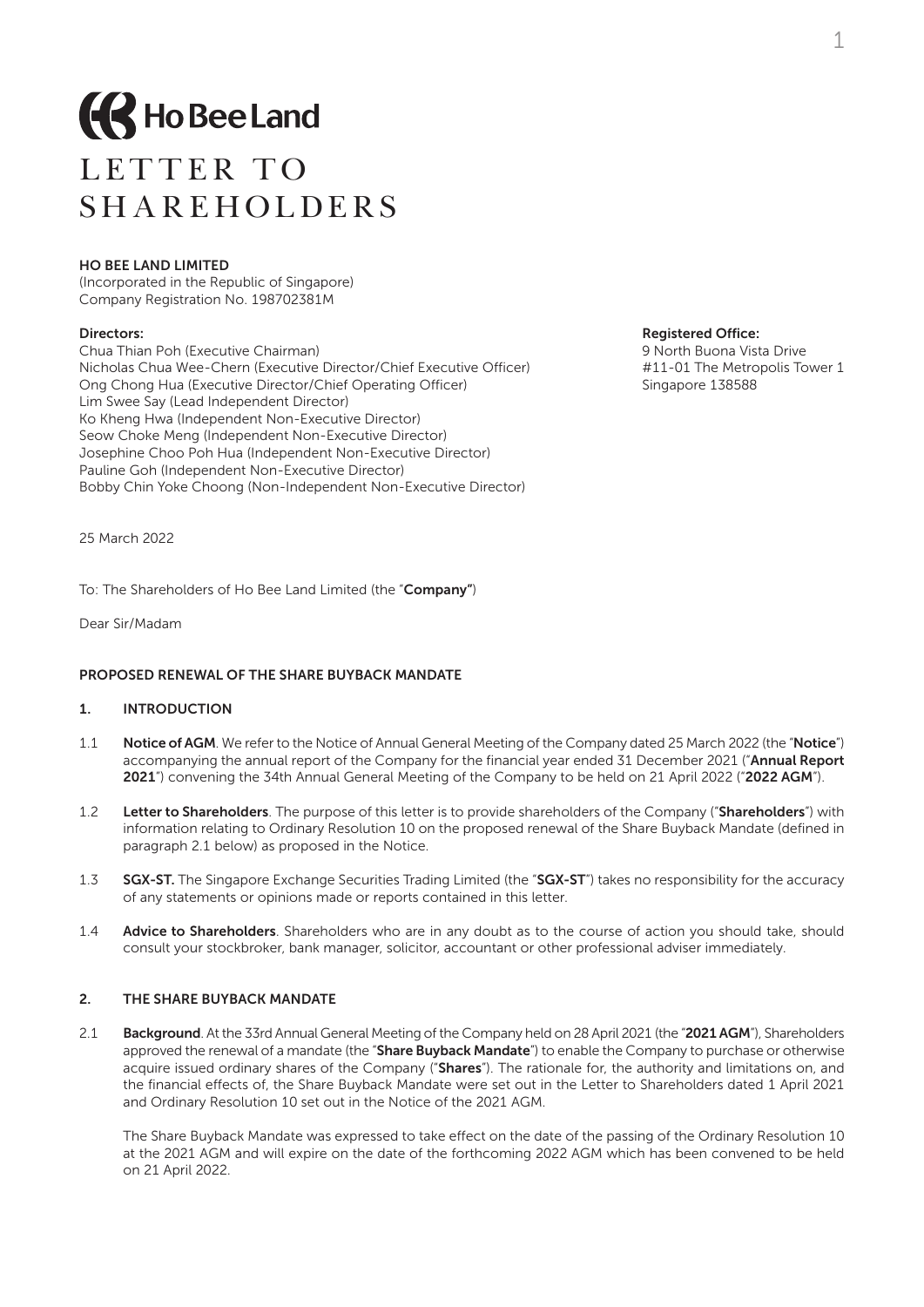- 2.2 Proposed renewal of the Share Buyback Mandate. The Directors of the Company (the "Directors") propose that the Share Buyback Mandate be renewed at the 2022 AGM to authorise the Company to purchase or acquire its Shares. The Share Buyback Mandate is set out in Ordinary Resolution 10 under the heading "Special Business" in the Notice of the 2022 AGM accompanying the Annual Report 2021.
- 2.3 Rationale. The rationale for the Company to undertake the purchase or acquisition of its Shares is as follows:
	- (a) The Directors constantly seek to increase Shareholders' value and to improve, *inter alia*, the return on equity of the Company and its subsidiaries (the "Group"). A share buyback at the appropriate price level is one of the ways through which the return on equity of the Group may be enhanced.
	- (b) Share buybacks provide the Company with a mechanism to facilitate the return of surplus cash over and above its ordinary capital requirements, in an expedient and cost-efficient manner.
	- (c) It will also provide the Directors with greater flexibility over the Company's share capital structure with a view to enhancing the earnings and/or net asset value per share.
	- (d) The Directors further believe that share buybacks by the Company will help mitigate short-term market volatility, offset the effects of short-term speculation and bolster Shareholders' confidence.

If and when circumstances permit, the Directors will decide whether to effect the Share purchases *via* market purchases or off-market purchases, after taking into account the amount of surplus cash available, the prevailing market conditions and the most cost-effective and efficient approach. The Directors do not propose to carry out purchases pursuant to the Share Buyback Mandate to such an extent that would, or in circumstances that might, result in a material adverse effect on the financial position of the Group.

2.4. Authority and Limits on the Share Buyback Mandate. The authority and limitations placed on the Share Buyback Mandate, if renewed at the 2022 AGM, are substantially the same as previously approved by Shareholders at the 2021 AGM and are summarised below:

### 2.4.1 Maximum Number of Shares

Only Shares which are issued and fully paid-up may be purchased or acquired by the Company. The maximum number of Shares that may be purchased or acquired by the Company pursuant to the proposed Share Buyback Mandate shall not be more than 5% of the total number of issued Shares of the Company as at the date of the 2022 AGM at which the proposed renewal of the Share Buyback Mandate is approved. Treasury shares and subsidiary holdings (as defined in the Listing Manual of the SGX-ST (the "Listing Manual") will be disregarded for purposes of computing the 5% limit.

As at 28 February 2022 (the "Latest Practicable Date"), the Company had 39,321,600 treasury shares and no subsidiary holdings.

For illustrative purposes only, based on 664,016,400 issued Shares of the Company as at the Latest Practicable Date (disregarding the 39,321,600 treasury shares), and assuming that on or prior to the 2022 AGM (i) no further Shares are issued or repurchased and held as treasury shares, and (ii) no Shares are held as subsidiary holdings, not more than 33,200,820 Shares (representing 5% of the issued Shares of the Company as at the date of the 2022 AGM) may be bought by the Company pursuant to the proposed Share Buyback Mandate.

### 2.4.2 Duration of Authority

Purchases or acquisitions of Shares may be made, at any time and from time to time, on and from the date of the 2022 AGM, at which the renewal of the Share Buyback Mandate is approved, up to:

- (a) the date on which the next annual general meeting of the Company is held or required by law to be held; or
- (b) the date on which the purchases or acquisitions of Shares by the Company pursuant to the Share Buyback Mandate are carried out to the full extent mandated; or
- (c) the date on which the authority conferred by the Share Buyback Mandate is varied or revoked by Shareholders in a general meeting,

whichever is the earliest.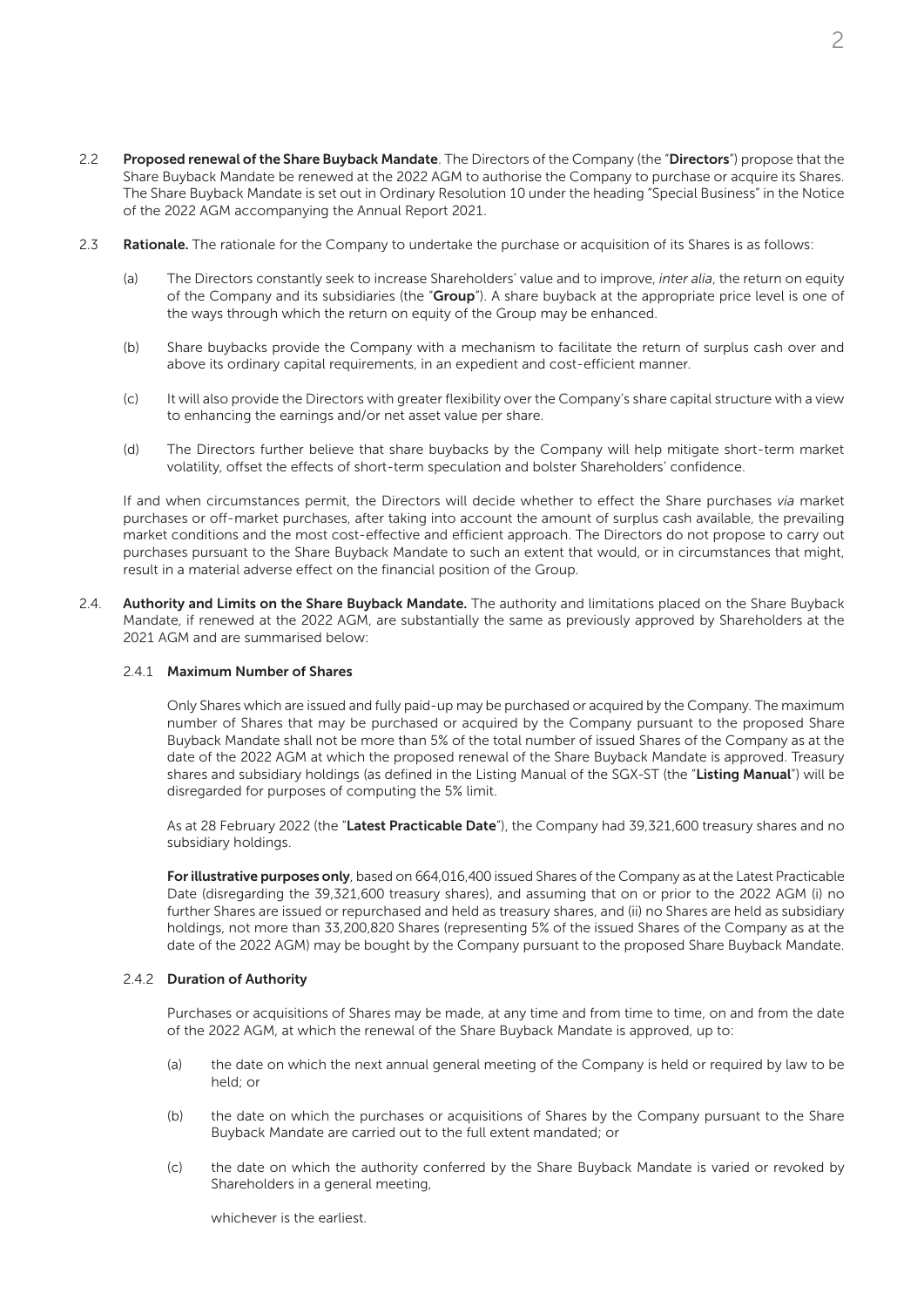#### 2.4.3 Manner of Purchase of Shares

Purchase or acquisition of Shares may be made by way of:

- (a) an on-market share buyback ("Market Purchase"), transacted through the SGX-ST's trading system through one or more duly licensed stock brokers appointed by the Company for the purpose; and/ or
- (b) an off-market share buyback ("Off-Market Purchase"), otherwise than on a securities exchange, in accordance with an equal access scheme as defined in Section 76C of the Companies Act 1967 (the "Companies Act").

#### 2.4.4 Off-Market Purchase

The Directors may impose such terms and conditions which are not inconsistent with the Share Buyback Mandate, the Listing Manual and the Companies Act as they consider fit in the interests of the Company in connection with or in relation to any equal access scheme or schemes. Under the Companies Act, an equal access scheme must satisfy all of the following conditions:

- (a) offers for the purchase or acquisition of Shares shall be made to every person who holds Shares to purchase or acquire the same percentage of their Shares;
- (b) all of those persons shall be given a reasonable opportunity to accept the offers made; and
- (c) the terms of all the offers are the same, except that there shall be disregarded:
	- (i) differences in consideration attributable to the fact that offers may relate to Shares with different accrued dividend entitlements;
	- (ii) (if applicable) differences in consideration attributable to the fact that offers relate to Shares with different amounts remaining unpaid; and
	- (iii) differences in the offers introduced solely to ensure that each person is left with a whole number of Shares.

Additionally, pursuant to the Listing Manual, in making an Off-Market Purchase, the Company must issue an offer document to all Shareholders which must contain at least the following information:

- (a) the terms and conditions of the offer;
- (b) the period and procedures for acceptances; and
- (c) the information required under Rules 883(2), (3), (4), (5) and (6) of the Listing Manual.

#### 2.4.5 Maximum Purchase Price

The purchase price (excluding brokerage, stamp duties, applicable goods and services tax and other related expenses) to be paid for the Shares will be determined by the Directors.

However, the purchase price to be paid for a Share must not exceed:

- (a) in the case of a Market Purchase, 105% of the Average Closing Price (as hereinafter defined); and
- (b) in the case of an Off-Market Purchase, 120% of the Highest Last Dealt Price (as hereinafter defined),

(the "Maximum Price") in either case, excluding brokerage, stamp duties, applicable goods and services tax and other related expenses.

For the above purposes:

"Average Closing Price" means the average of the closing market prices of the Shares over the last five market days on which the transactions in the Shares are recorded on the SGX-ST, preceding the day of the Market Purchase, and deemed to be adjusted for any corporate action that occurs during the relevant five-day period and the day on which the purchase is made;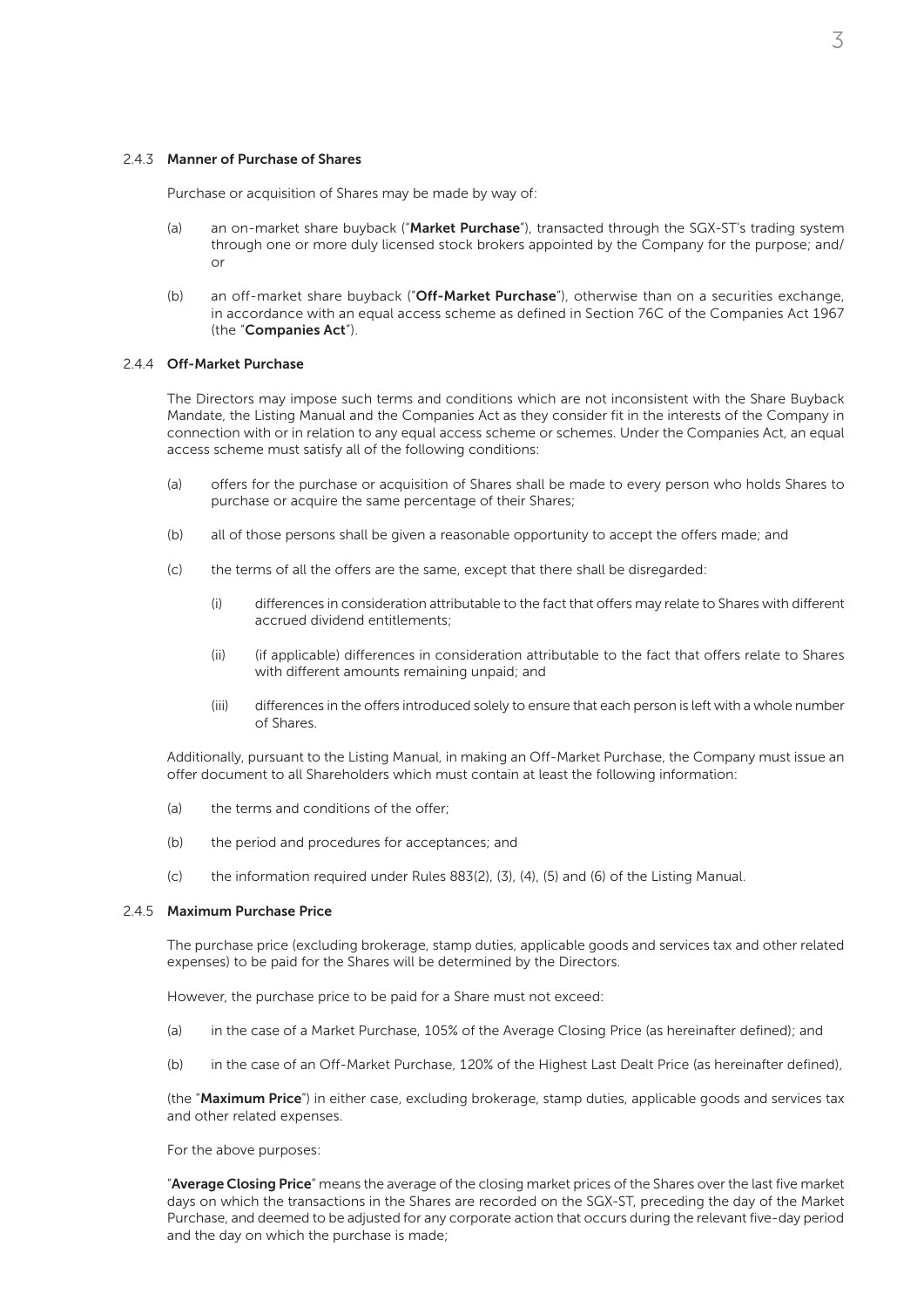"Highest Last Dealt Price" means the highest price transacted for a Share recorded on the market day on which there were trades in the Shares immediately preceding the day of the making of the offer pursuant to the Off-Market Purchase; and

"day of the making of the offer" means the day on which the Company announces its intention to make an offer for the purchase of Shares from Shareholders, stating the purchase price (which shall not be more than the Maximum Price calculated on the foregoing basis) for each Share and the relevant terms of the equal access scheme for effecting the Off-Market Purchase.

- 2.5 Status of Purchased Shares. Shares purchased or acquired by the Company are, unless held as treasury shares to the extent permitted under the Companies Act (as set out below), deemed to be cancelled immediately on purchase or acquisition, and all rights and privileges attached to those Shares will expire on cancellation. All Shares purchased by the Company (other than treasury shares held by the Company to the extent permitted by the Companies Act) will be automatically delisted by the SGX-ST, and certificates in respect thereof will be cancelled and destroyed by the Company as soon as reasonably practicable following settlement of any such purchase. The total number of issued Shares will be diminished by the number of Shares purchased or acquired by the Company and which are not held as treasury shares.
- 2.6 Treasury Shares. Under the Companies Act. Shares purchased or acquired by the Company may be held or dealt with as treasury shares. Some of the provisions on treasury shares under the Companies Act are summarised below:
	- (a) The aggregate number of Shares that may be held as treasury shares shall not at any time exceed 10% of the total number of issued Shares of the Company.
	- (b) Subject always to the Singapore Code on Take-overs and Mergers (the "Take-Over Code"), treasury shares may, *inter alia*, be (a) sold for cash; (b) transferred for the purposes of or pursuant to any share scheme, whether for employees, directors or other persons; (c) transferred as consideration for the acquisition of shares in or assets of another company or assets of a person; (d) cancelled; or (e) sold, transferred or otherwise used for such other purposes as may be prescribed by the Minister for Finance.
	- (c) The treasury shares will not confer upon the Company any right to attend or vote at meetings, nor any right to receive dividends and/or other distributions (whether in cash or otherwise) of the Company's assets (including any distribution of assets to members on winding up). However, the allotment of shares as fully paid bonus shares in respect of treasury shares is allowed. A subdivision or consolidation of any treasury share into treasury shares of a greater or smaller amount is also allowed as long as the total value of the treasury shares after the subdivision or consolidation is the same as before.
- 2.7 Source of Funds. Under the Companies Act, any share buyback pursuant to the proposed Share Buyback Mandate may be made out of the Company's capital and/or distributable profits that are available for payment as dividends so long as the Company is solvent.

The Company intends to use internal sources of funds (comprising cash and fixed deposits) or bank borrowings or a combination of both to finance the purchase of its Shares. The Directors do not propose to exercise the Share Buyback Mandate in such a manner and to such extent that the liquidity and capital adequacy position of the Group would be materially and adversely affected.

- 2.8 **Tax Implications.** Shareholders who are in doubt as to their respective tax positions or the tax implications of Share purchases by the Company pursuant to the Share Buyback Mandate, or who may be subject to tax whether in or outside Singapore, should consult their own professional advisers.
- 2.9 Reporting Requirements under the Companies Act. Within 30 days of the passing of a Shareholders' resolution to approve the purchase or acquisition of Shares by the Company, the Company shall lodge a copy of such resolution with the Accounting and Corporate Regulatory Authority.

The Company shall notify the Accounting and Corporate Regulatory Authority within 30 days of a purchase or acquisition of Shares on the SGX-ST or otherwise. Such notification shall include, *inter alia*, the date of the purchase or acquisition, the number of Shares purchased or acquired, the number of Shares cancelled, the number of Shares held as treasury shares, the Company's issued share capital before and after the purchase or acquisition, the amount of consideration paid by the Company for the purchase or acquisition, and whether the Shares were purchased or acquired out of the profits or the capital of the Company.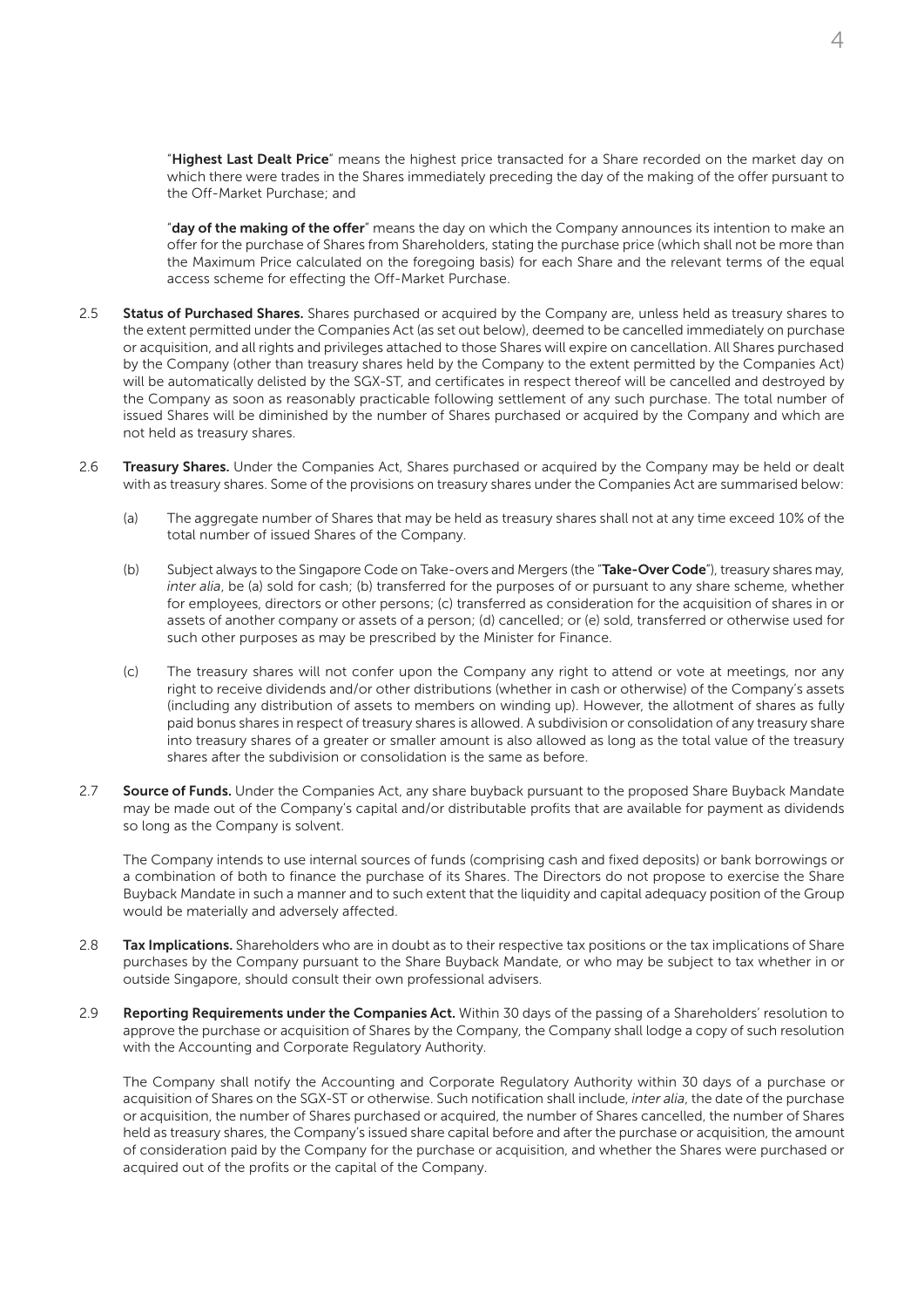2.10. Listing Manual. Under the Listing Manual, a listed company may only purchase shares by way of Market Purchases at a price per share which is not more than 5% above the average closing market price, being the average of the closing market prices of the shares over the last five market days, on which transactions in the share were recorded, before the day on which the purchases were made and deemed to be adjusted for any corporate action that occurs after the relevant five-day period. The Maximum Price for a Share in relation to Market Purchases by the Company, referred to in paragraph 2.4.5 of this letter, conforms to this restriction.

Although the Listing Manual does not prescribe a maximum price in relation to purchases of shares by way of Off-Market Purchases, the Company has set a cap of 20% above the Highest Last Dealt Price of a Share as the Maximum Price for a Share to be purchased or acquired by way of an Off-Market Purchase.

The Listing Manual also specifies that a listed company shall report all purchases or acquisitions of its shares to the SGX-ST not later than 9.00 a.m.:

- (a) in the case of a Market Purchase, on the market day following the day of purchase or acquisition of any of its shares; and
- (b) in the case of an Off-Market Purchase under an equal access scheme, on the second market day after the close of acceptances of the offer.

Such announcement (which must be in the form prescribed by the Listing Manual) shall, *inter alia*, include details of the date of the purchase, the total number of shares purchased, the number of shares cancelled, the number of shares held as treasury shares, the purchase price per share or the highest and lowest prices paid for such shares, as applicable, the total consideration (including stamp duties and clearing charges) paid or payable for the shares, the number of shares purchased as at the date of announcement (on a cumulative basis), the number of issued shares excluding treasury shares and subsidiary holdings after the purchase, the number of treasury shares held after the purchase and the number of subsidiary holdings after the purchase.

While the Listing Manual does not expressly prohibit any purchase of shares by a listed company during any particular time or times, because the listed company would be regarded as an "insider" in relation to any proposed purchase or acquisition of its issued shares, the Company will not undertake any purchase or acquisition of Shares pursuant to the proposed Share Buyback Mandate at any time after a price-sensitive development has occurred or has been the subject of consideration and/or a decision of the Board until such price-sensitive information has been publicly announced. In particular, in line with the best practices guide on securities dealings from the SGX-ST which has been adopted in Rule 1207(19) of the Listing Manual, the Company will not purchase or acquire any Shares through Market Purchases or Off-Market Purchases during the period of one month immediately preceding the announcement of the Company's half-year and full year results.

2.11 Listing Status. The Listing Manual requires a listed company to ensure that at least 10% of the total number of issued shares (excluding treasury shares, preference shares and convertible equity securities) in a class that is listed is at all times held by the public. The "public", as defined under the Listing Manual, are persons other than the directors, chief executive officer, substantial shareholders, or controlling shareholders of the listed company or its subsidiaries, as well as the associates (as defined in the Listing Manual) of such persons.

As at the Latest Practicable Date, there are 138,936,800 Shares in the hands of the public (as defined above), representing 20.92% of the issued share capital (excluding treasury shares) of the Company. In undertaking any purchase of its Shares through Market Purchases, the Directors will use their best efforts to ensure that a sufficient number of Shares remain in public hands so that the share buyback(s) will not:

- (a) adversely affect the listing status of the Shares on the SGX-ST;
- (b) cause market illiquidity; or
- (c) adversely affect the orderly trading of Shares.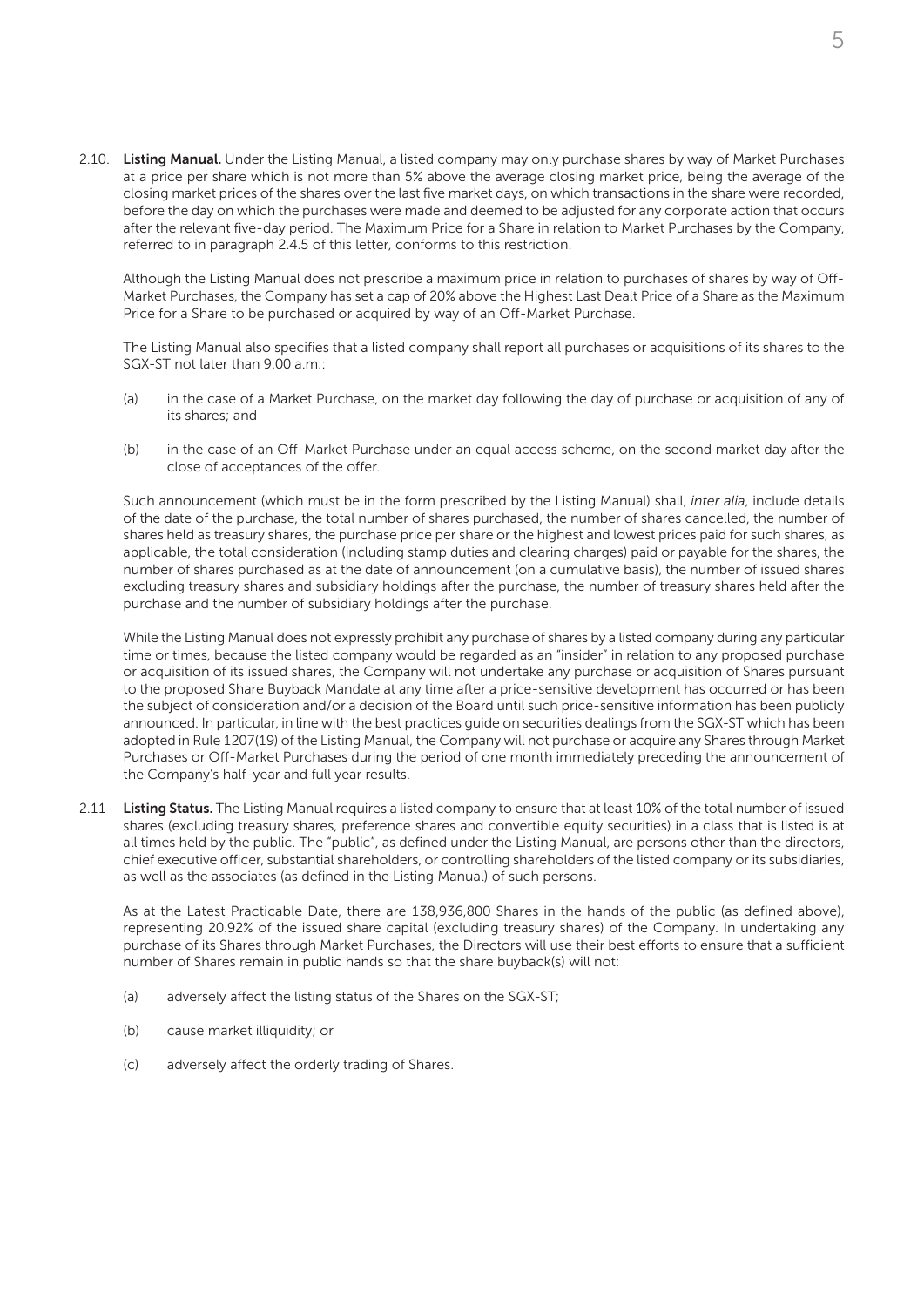2.12 Implications under the Take-over Code. Appendix 2 of the Take-over Code contains the Share Buy-Back Guidance Note. The take-over implications arising from any purchase or acquisition by the Company of its Shares are set out below:

#### 2.12.1 Obligation to make a take-over offer

If, as a result of any purchase or acquisition by the Company of its Shares, a Shareholder's proportionate interest in the voting capital of the Company increases, such increase will be treated as an acquisition for the purposes of Rule 14 of the Take-over Code. If such increase results in a change of effective control, or, as a result of such increase, a Shareholder or group of Shareholders acting in concert obtains or consolidates effective control of the Company, such Shareholder or group of Shareholders acting in concert could become obliged to make a take-over offer for the Company under Rule 14 of the Take-over Code.

#### 2.12.2 Persons acting in concert

Under the Take-over Code, persons acting in concert comprise individuals or companies who, pursuant to an agreement or understanding (whether formal or informal), cooperate, through the acquisition by any of them of shares in a company, to obtain or consolidate effective control of that company. Unless the contrary is established, persons who will be presumed to be acting in concert include the followings:

- (a) the following companies:
	- (i) a company;
	- (ii) the parent company of (i);
	- (iii) the subsidiaries of (i);
	- (iv) the fellow subsidiaries of (i);
	- (v) the associated companies of any of (i), (ii), (iii) or (iv);
	- (vi) companies whose associated companies include any of (i), (ii), (iii), (iv) or (v); and
	- (vii) any person who has provided financial assistance (other than a bank in the ordinary course of business) to any of the above for the purchase of voting rights; and
- (b) a company with any of its directors (together with their close relatives, related trusts as well as companies controlled by any of the directors, their close relatives and related trusts).

The circumstances under which Shareholders (including the Directors) and persons acting in concert with them respectively will incur an obligation to make a take-over offer under Rule 14 of the Take-over Code after a purchase or acquisition of Shares by the Company are set out in Appendix 2 of the Take-over Code.

#### 2.12.3 Effect of Rule 14 and Appendix 2

In general terms, the effect of Rule 14 and Appendix 2 of the Take-over Code is that, unless exempted, Directors of the Company and persons acting in concert with them will incur an obligation to make a take-over offer for the Company under Rule 14 if, as a result of the Company purchasing or acquiring its Shares, the voting rights of such Directors and their concert parties would increase to 30% or more, or if the voting rights of such Directors and their concert parties fall between 30% and 50% of the Company's voting rights, the voting rights of such Directors and their concert parties would increase by more than 1% in any period of six months. In calculating the percentages of voting rights of such Directors and their concert parties, treasury shares shall be excluded.

Under Appendix 2 of the Take-over Code, a Shareholder not acting in concert with the Directors of the Company will not be required to make a take-over offer under Rule 14 if, as a result of the Company purchasing or acquiring its own Shares, the voting rights of such Shareholder in the Company would increase to 30% or more, or, if such Shareholder holds between 30% and 50% of the Company's voting rights, the voting rights of such Shareholder would increase by more than 1% in any period of six months. Such Shareholder need not abstain from voting in respect of the resolution authorising the renewal of the Share Buyback Mandate.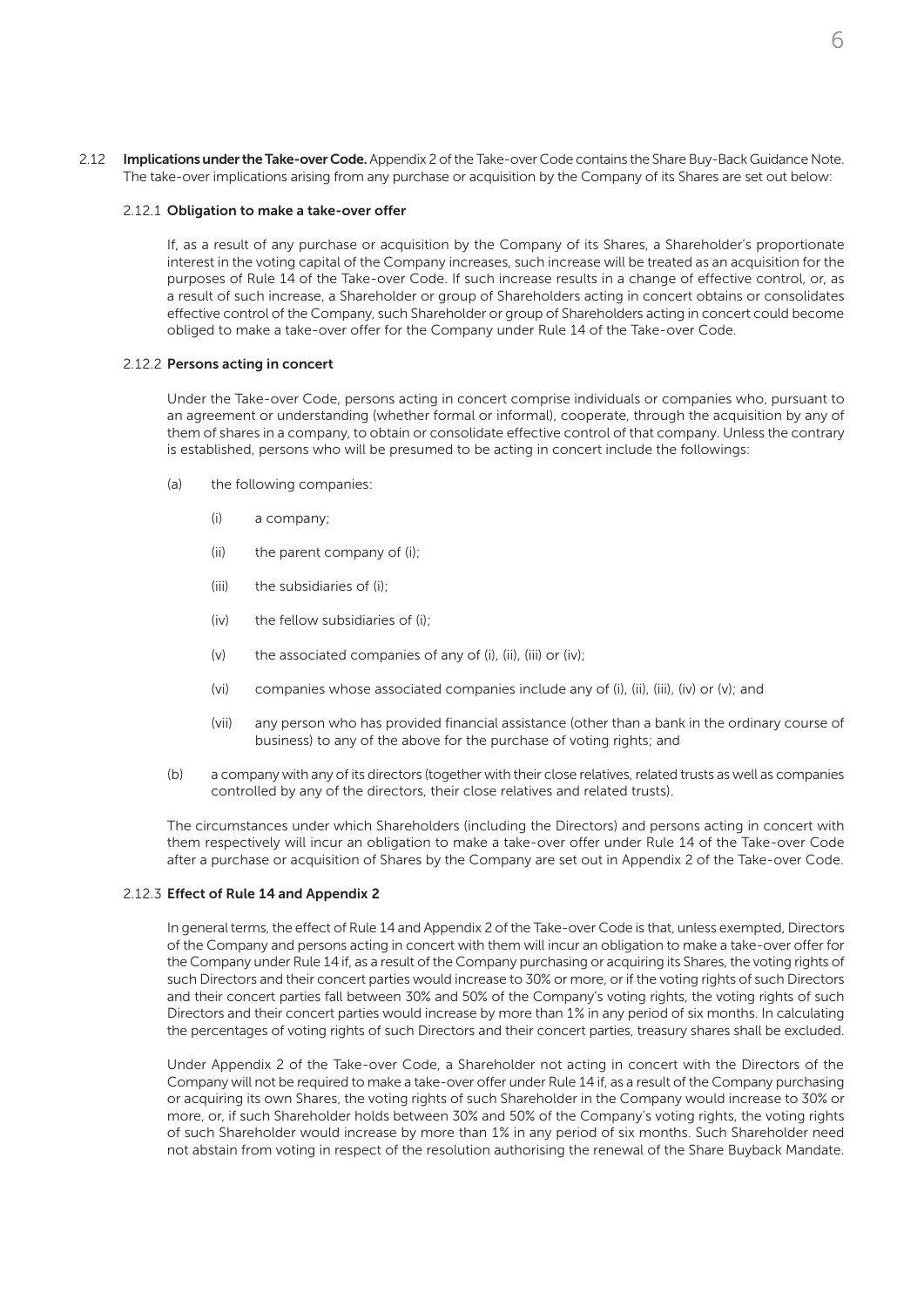#### 2.12.4 Advice to Shareholders

The Directors of the Company are not aware of any other fact(s) or factor(s) which suggest or imply that any particular person(s) and/or Shareholder(s) are, or may be regarded as, parties acting in concert such that their respective interests in voting Shares should or ought to be consolidated, and consequences under the Take-over Code would ensue as a result of a purchase of Shares by the Company pursuant to the Share Buyback Mandate.

None of the Directors are required to make a general offer pursuant to the Take-Over Code in the event that the Company undertakes Share purchases of up to 5% of the issued Shares as permitted under the proposed Share Buyback Mandate.

Further details of the interests of the Directors and substantial Shareholders of the Company in the Shares as at the Latest Practicable Date are set out in paragraph 3 of this letter.

Shareholders who are in any doubt as to whether they would incur any obligations to make a take-over offer as a result of any purchase of Shares by the Company pursuant to the proposed Share Buyback Mandate are advised to consult their professional advisers before they acquire any Shares in the Company during the period when the proposed Share Buyback Mandate is in force.

- 2.13 Previous Purchases. There was no share buyback made by the Company in the previous 12 months prior to the Latest Practicable Date.
- 2.14 Financial effects of the Share Buyback Mandate. The financial effects on the Company and the Group arising from share buybacks which may be made pursuant to the proposed Share Buyback Mandate will depend on, *inter alia*, whether the Shares are purchased or acquired out of profits and/or capital of the Company, the aggregate number of Shares purchased or acquired, the consideration paid for such Shares, whether the Shares purchased or acquired are held as treasury shares or cancelled and the amount (if any) borrowed by the Company to fund the purchase or acquisition.

Under the Companies Act, share buybacks may be made out of the Company's profit and/or capital so long as the Company is solvent. Where the consideration paid by the Company for a share buyback is made out of profits, such consideration will correspondingly reduce the amount available for the distribution of cash dividends by the Company. Where the consideration paid by the Company for share buyback is made out of capital, the amount available for the distribution of cash dividends by the Company will not be reduced. In any case, no purchase or acquisition of Shares, whether out of capital and/or profits will be made in circumstances which would have or may have a material adverse effect on the liquidity and capital adequacy position of the Group as a whole.

The financial effects of share buybacks on the Company and the Group, based on the audited financial statements of the Company and the Group for the financial year ended 31 December 2021 ("FY2021") are based on the assumptions set out below.

#### 2.14.1 Number of Shares Acquired or Purchased

Purely for illustrative purposes only, based on 703,338,000 Shares in issue and disregarding 39,321,600 Shares held in treasury as at the Latest Practicable Date, and assuming that on or prior to the 2022 shares AGM (i) no further Shares are issued or repurchased and held as treasury, and (ii) no Shares are held as subsidiary holdings, the purchase or acquisition by the Company of up to the maximum limit of 5% of its Shares (disregarding the 39,321,600 Shares held in treasury) will result in the purchase or acquisition of 33,200,820 Shares pursuant to the proposed Share Buyback Mandate.

#### 2.14.2 Maximum Price to be paid for Share Buybacks

For illustrative purposes only:

(i) In the case of a Market Purchase by the Company and assuming that the Company purchases or acquires the 33,200,820 Shares at the Maximum Price of S\$2.94 for one Share (being 5% above the average of the closing market prices of the Shares for the five market days on which the Shares were traded on the SGX-ST immediately preceding the Latest Practicable Date), the maximum amount of funds required for the purchase or acquisition of the 33,200,820 Shares is S\$97,610,411 (excluding brokerage, commission, applicable goods and services tax and other related expenses).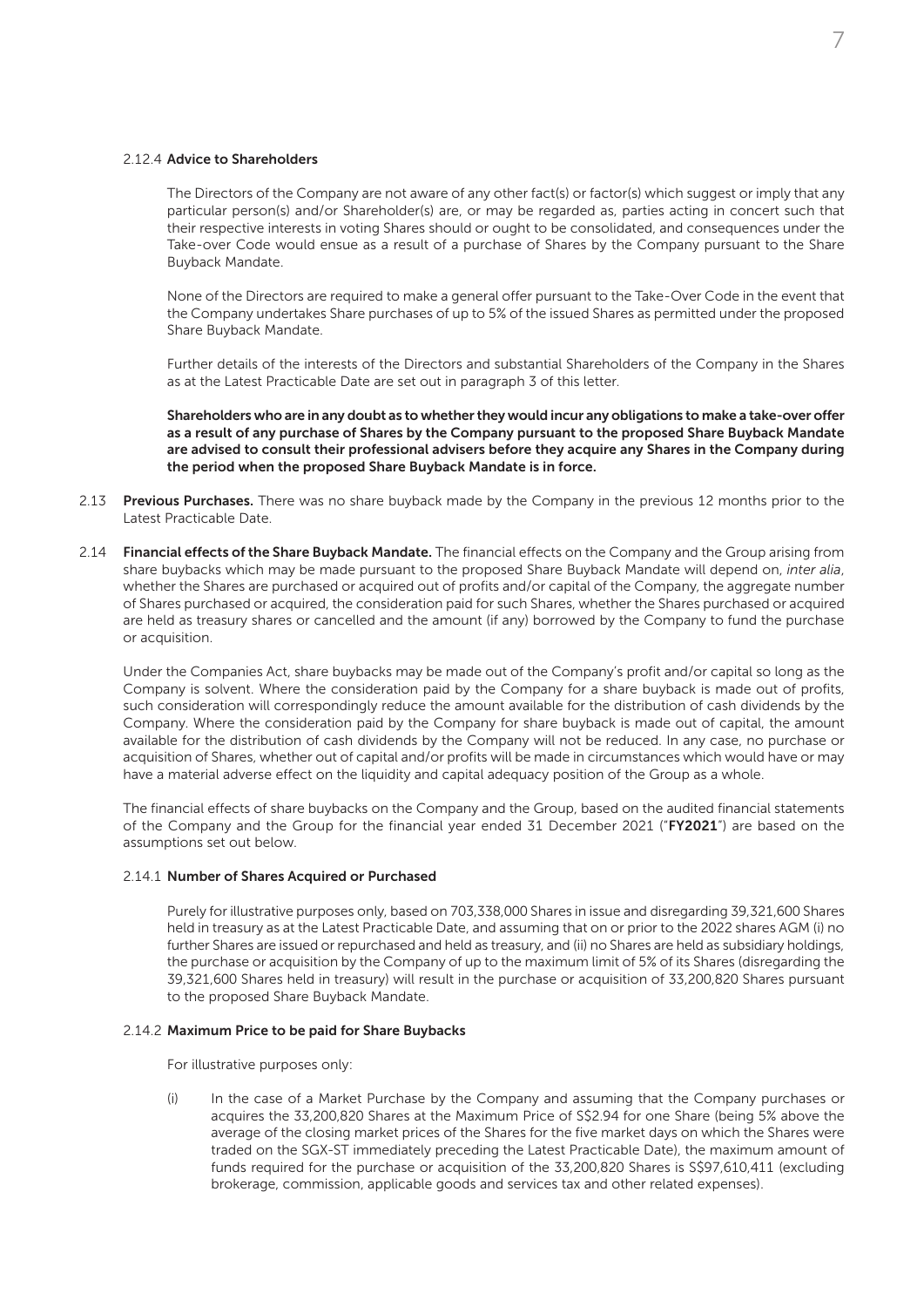(ii) In the case of an Off-Market Purchase by the Company and assuming that the Company purchases or acquires the 33,200,820 Shares at the Maximum Price of S\$3.42 for one Share (being the price equivalent to 20% above the highest price transacted for a Share recorded on the market day on which there were trades in the Shares immediately preceding the Latest Practicable Date), the maximum amount of funds required for the purchase or acquisition of the 33,200,820 Shares is S\$113,546,804 (excluding brokerage, commission, applicable goods and services tax and other related expenses).

#### 2.14.3 Illustrative Financial Effects

For illustrative purposes only and on the basis of the following assumptions, the financial effects on the Company's and the Group's audited consolidated financial statements for FY2021, are set out below:

- (a) the Maximum Price paid for Shares acquired or purchased is as stated in paragraph 2.4.5 above;
- (b) as at the Latest Practicable Date, the Company has 39,321,600 treasury shares and no subsidiary holdings;
- (c) the Company has 664,016,400 issued and paid up Shares (excluding the 39,321,600 treasury shares) as at the Latest Practicable Date, and assuming that on or prior to the 2022 AGM (i) no further Shares are issued or repurchased and held as treasury shares, and (ii) no Shares are held as subsidiary holdings;
- (d) the Company has as at 31 December 2021:
	- (i) share capital of approximately S\$156,048,000;
	- (ii) retained profits of approximately S\$1,906,105,000; and
	- (iii) cash and cash equivalents of approximately S\$56,249,000.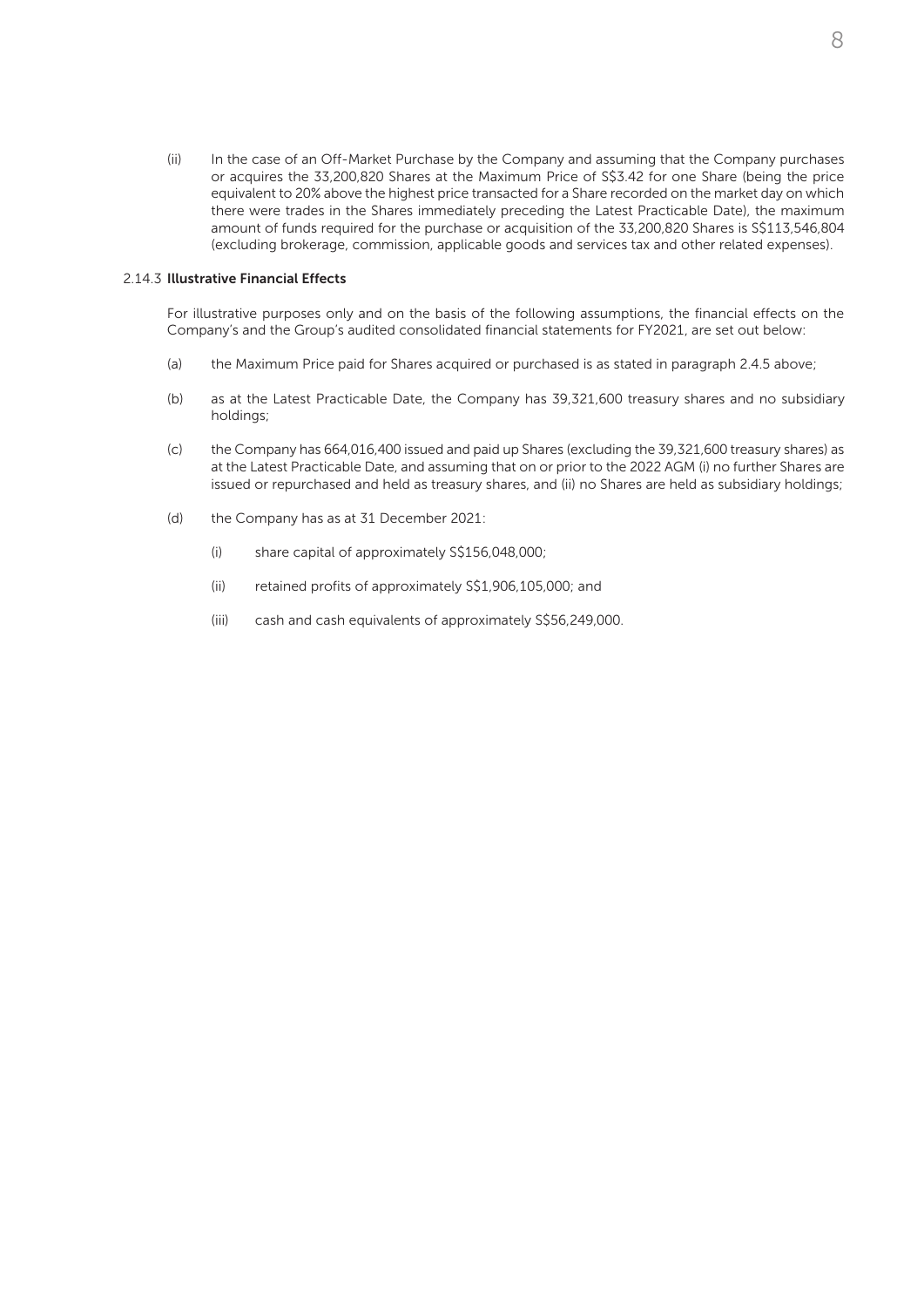# Scenario 1

Purchases made out of capital: (A) Purchases made entirely out of capital and cancelled; and (B) Purchases made entirely out of capital and held as treasury shares.

# *Illustrative financial effect on the Company for Scenario 1*

|                                 |                                 | <b>Market Purchase</b> |                 | <b>Off-Market Purchase</b> |                 |
|---------------------------------|---------------------------------|------------------------|-----------------|----------------------------|-----------------|
|                                 |                                 | (A)                    | (B)             | (A)                        | (B)             |
|                                 |                                 | Proforma               | Proforma        | Proforma                   | Proforma        |
|                                 |                                 |                        | After           |                            | After           |
|                                 | <b>Audited</b><br><b>Before</b> | After                  | <b>Buyback</b>  | After                      | <b>Buyback</b>  |
|                                 |                                 | <b>Buyback</b>         | and held as     | <b>Buyback</b>             | and held as     |
|                                 |                                 | and                    | <b>Treasury</b> | and                        | <b>Treasury</b> |
|                                 | <b>Buyback</b>                  | cancelled              | <b>Shares</b>   | cancelled                  | <b>Shares</b>   |
|                                 | (S\$'000)                       | (S\$'000)              | (S\$'000)       | (S\$'000)                  | (S\$'000)       |
| Company                         |                                 |                        |                 |                            |                 |
| As at 31 December 2021          |                                 |                        |                 |                            |                 |
| Profit after tax                | 177,926                         | 177,926                | 177,926         | 177,926                    | 177,926         |
| Share capital                   | 156,048                         | 58,438                 | 156,048         | 42,501                     | 156,048         |
| Treasury shares                 | (67, 796)                       | (67, 796)              | (165, 406)      | (67, 796)                  | (181, 343)      |
| Retained profits                | 1,906,105                       | 1,906,105              | 1,906,105       | 1,906,105                  | 1,906,105       |
| Total equity/net asset value    | 1,994,357                       | 1,896,747              | 1,896,747       | 1,880,810                  | 1,880,810       |
| Current assets                  | 75,309                          | 19,060                 | 19,060          | 19,060                     | 19,060          |
| <b>Current liabilities</b>      | 51,393                          | 92,754                 | 92,754          | 108,691                    | 108,691         |
| Working capital                 | 23,916                          | (73, 694)              | (73, 694)       | (89, 631)                  | (89, 631)       |
| Total borrowings                | 35,472                          | 76,833                 | 76,833          | 92,770                     | 92,770          |
| Cash and cash equivalents       | 56,249                          |                        |                 |                            |                 |
| Number of Shares ('000) as at   |                                 |                        |                 |                            |                 |
| Latest Practicable Date         | 664,016                         | 630,815                | 630,815         | 630,815                    | 630,815         |
| Weighted average number of      |                                 |                        |                 |                            |                 |
| issued shares ('000)            | 664,016                         | 630,815                | 630,815         | 630,815                    | 630,815         |
| <b>Financial Ratios</b>         |                                 |                        |                 |                            |                 |
| Net asset value per Share (S\$) | 3.00                            | 3.01                   | 3.01            | 2.98                       | 2.98            |
| Earnings per Share (cents)      | 26.80                           | 28.21                  | 28.21           | 28.21                      | 28.21           |
| Current ratio (times)           | 1.47                            | 0.21                   | 0.21            | 0.18                       | 0.18            |
| Net gearing ratio               |                                 | 0.04                   | 0.04            | 0.05                       | 0.05            |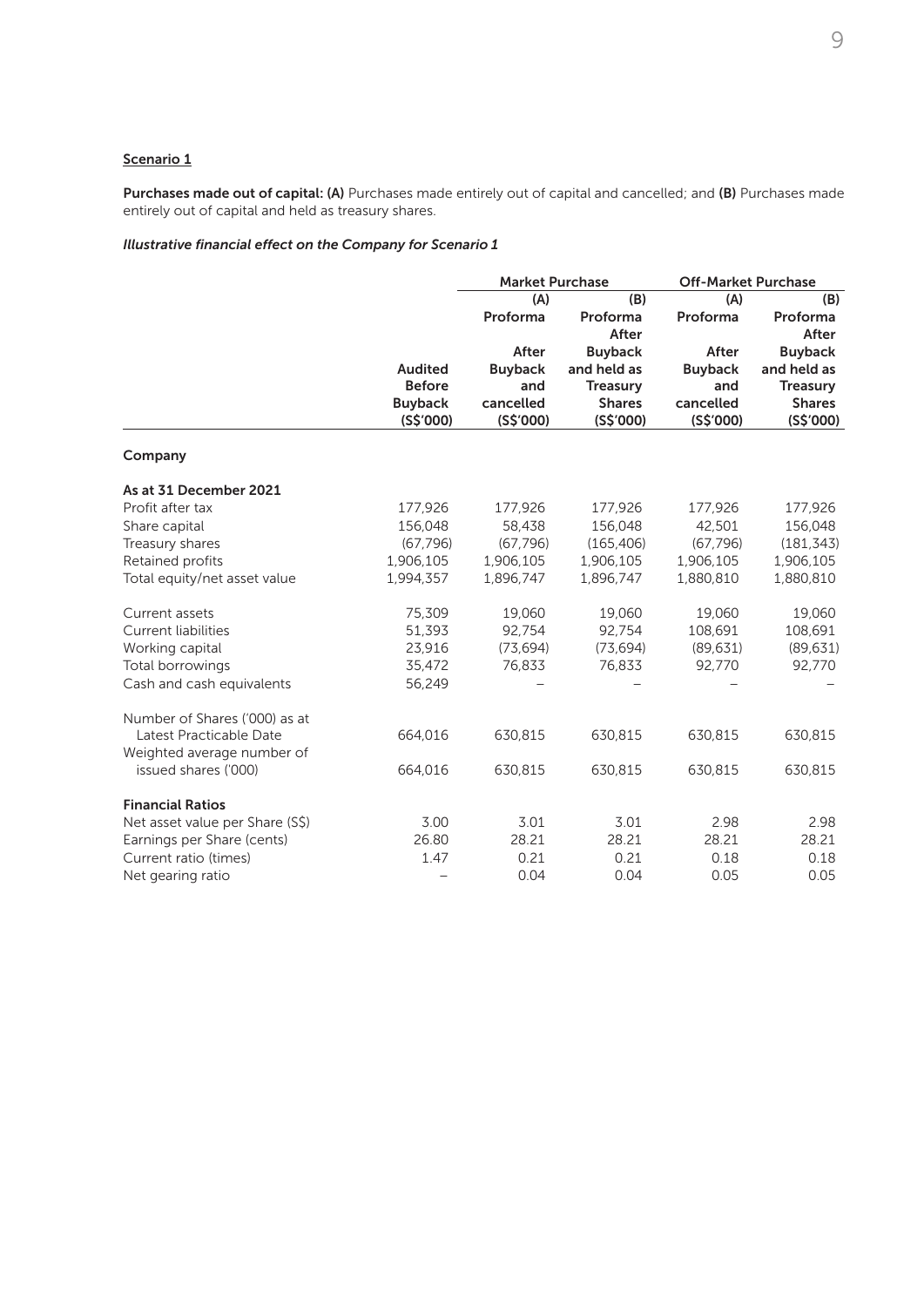# *Illustrative financial effect on the Group for Scenario 1*

|                                         |                             | <b>Market Purchase</b> |                            | <b>Off-Market Purchase</b> |                            |
|-----------------------------------------|-----------------------------|------------------------|----------------------------|----------------------------|----------------------------|
|                                         |                             | (A)                    | (B)                        | (A)                        | (B)                        |
|                                         |                             | Proforma               | Proforma                   | Proforma                   | Proforma                   |
|                                         |                             |                        | After                      |                            | After                      |
|                                         |                             | After                  | <b>Buyback</b>             | After                      | <b>Buyback</b>             |
|                                         | <b>Audited</b>              | <b>Buyback</b>         | and held as                | <b>Buyback</b>             | and held as                |
|                                         | <b>Before</b>               | and                    | <b>Treasury</b>            | and                        | <b>Treasury</b>            |
|                                         | <b>Buyback</b><br>(S\$'000) | cancelled<br>(S\$'000) | <b>Shares</b><br>(S\$'000) | cancelled<br>(S\$'000)     | <b>Shares</b><br>(S\$'000) |
|                                         |                             |                        |                            |                            |                            |
| Group                                   |                             |                        |                            |                            |                            |
| As at 31 December 2021                  |                             |                        |                            |                            |                            |
| Profit after tax and minority interests | 330,512                     | 330,512                | 330,512                    | 330,512                    | 330,512                    |
| Share capital                           | 156,048                     | 58,438                 | 156,048                    | 42,501                     | 156,048                    |
| Treasury shares                         | (67, 796)                   | (67, 796)              | (165, 406)                 | (67, 796)                  | (181, 343)                 |
| Retained profits                        | 3,847,421                   | 3,847,421              | 3,847,421                  | 3,847,421                  | 3,847,421                  |
| Other reserves                          | (6, 356)                    | (6, 356)               | (6, 356)                   | (6, 356)                   | (6, 356)                   |
| Total equity/net asset value            | 3,929,317                   | 3,831,707              | 3,831,707                  | 3,815,770                  | 3,815,770                  |
| Current assets                          | 569,968                     | 472,358                | 472,358                    | 456,421                    | 456,421                    |
| <b>Current liabilities</b>              | 889,187                     | 889,187                | 889,187                    | 889,187                    | 889,187                    |
| Working capital                         | (319, 219)                  | (416, 829)             | (416, 829)                 | (432, 766)                 | (432, 766)                 |
| Total borrowings                        | 2,545,759                   | 2,545,759              | 2,545,759                  | 2,545,759                  | 2,545,759                  |
| Cash and cash equivalents               | 123,415                     | 25,805                 | 25,805                     | 9,868                      | 9,868                      |
| Number of Shares ('000) as at           |                             |                        |                            |                            |                            |
| Latest Practicable Date                 | 664,016                     | 630,815                | 630,815                    | 630,815                    | 630,815                    |
| Weighted average number of              |                             |                        |                            |                            |                            |
| issued shares ('000)                    | 664,016                     | 630,815                | 630,815                    | 630,815                    | 630,815                    |
| <b>Financial Ratios</b>                 |                             |                        |                            |                            |                            |
| Net asset value per Share (S\$)         | 5.92                        | 6.07                   | 6.07                       | 6.05                       | 6.05                       |
| Earnings per Share (cents)              | 49.77                       | 52.39                  | 52.39                      | 52.39                      | 52.39                      |
| Current ratio (times)                   | 0.64                        | 0.53                   | 0.53                       | 0.51                       | 0.51                       |
| Net gearing ratio                       | 0.62                        | 0.66                   | 0.66                       | 0.66                       | 0.66                       |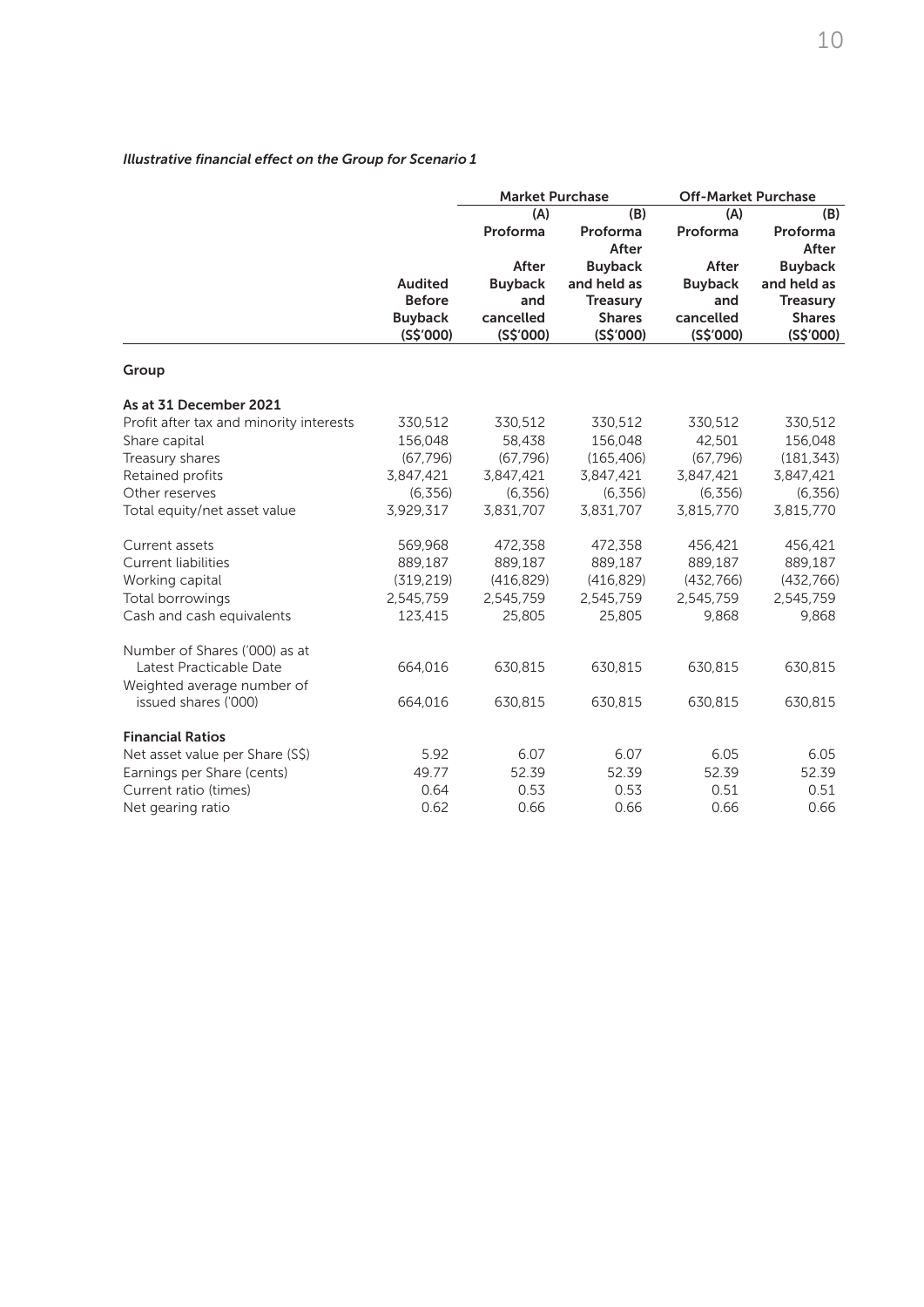# Scenario 2

Purchases made out of profits: (A) Purchases made out of profits and cancelled; and (B) Purchases made out of profits and held as treasury shares.

# *Illustrative financial effect on the Company for Scenario 2*

|                                 | <b>Market Purchase</b> |                |                 | <b>Off-Market Purchase</b> |                 |  |
|---------------------------------|------------------------|----------------|-----------------|----------------------------|-----------------|--|
|                                 |                        | (A)            | (B)             | (A)                        | (B)             |  |
|                                 |                        | Proforma       | Proforma        | Proforma                   | Proforma        |  |
|                                 |                        |                | After           |                            | After           |  |
|                                 |                        | After          | <b>Buyback</b>  | After                      | <b>Buyback</b>  |  |
|                                 | <b>Audited</b>         | <b>Buyback</b> | and held as     | <b>Buyback</b>             | and held as     |  |
|                                 | <b>Before</b>          | and            | <b>Treasury</b> | and                        | <b>Treasury</b> |  |
|                                 | <b>Buyback</b>         | cancelled      | <b>Shares</b>   | cancelled                  | <b>Shares</b>   |  |
|                                 | (S\$'000)              | (S\$'000)      | (S\$'000)       | (S\$'000)                  | (S\$'000)       |  |
| Company                         |                        |                |                 |                            |                 |  |
| As at 31 December 2021          |                        |                |                 |                            |                 |  |
| Profit after tax                | 177,926                | 177,926        | 177,926         | 177,926                    | 177,926         |  |
| Share capital                   | 156,048                | 156,048        | 156,048         | 156,048                    | 156,048         |  |
| Treasury shares                 | (67, 796)              | (67, 796)      | (165, 406)      | (67, 796)                  | (181, 343)      |  |
| Retained profits                | 1,906,105              | 1,808,495      | 1,906,105       | 1,792,558                  | 1,906,105       |  |
| Total equity/net asset value    | 1,994,357              | 1,896,747      | 1,896,747       | 1,880,810                  | 1,880,810       |  |
| Current assets                  | 75,309                 | 19,060         | 19,060          | 19,060                     | 19,060          |  |
| <b>Current liabilities</b>      | 51,393                 | 92,754         | 92,754          | 108,691                    | 108,691         |  |
| Working capital                 | 23,916                 | (73, 694)      | (73, 694)       | (89, 631)                  | (89, 631)       |  |
| Total borrowings                | 35,472                 | 76.833         | 76.833          | 92,770                     | 92,770          |  |
| Cash and cash equivalents       | 56,249                 |                |                 |                            |                 |  |
| Number of Shares ('000) as at   |                        |                |                 |                            |                 |  |
| Latest Practicable Date         | 664,016                | 630,815        | 630,815         | 630,815                    | 630,815         |  |
| Weighted average number of      |                        |                |                 |                            |                 |  |
| issued shares ('000)            | 664,016                | 630,815        | 630,815         | 630,815                    | 630,815         |  |
| <b>Financial Ratios</b>         |                        |                |                 |                            |                 |  |
| Net asset value per Share (S\$) | 3.00                   | 3.01           | 3.01            | 2.98                       | 2.98            |  |
| Earnings per Share (cents)      | 26.80                  | 28.21          | 28.21           | 28.21                      | 28.21           |  |
| Current ratio (times)           | 1.47                   | 0.21           | 0.21            | 0.18                       | 0.18            |  |
| Net gearing ratio               |                        | 0.04           | 0.04            | 0.05                       | 0.05            |  |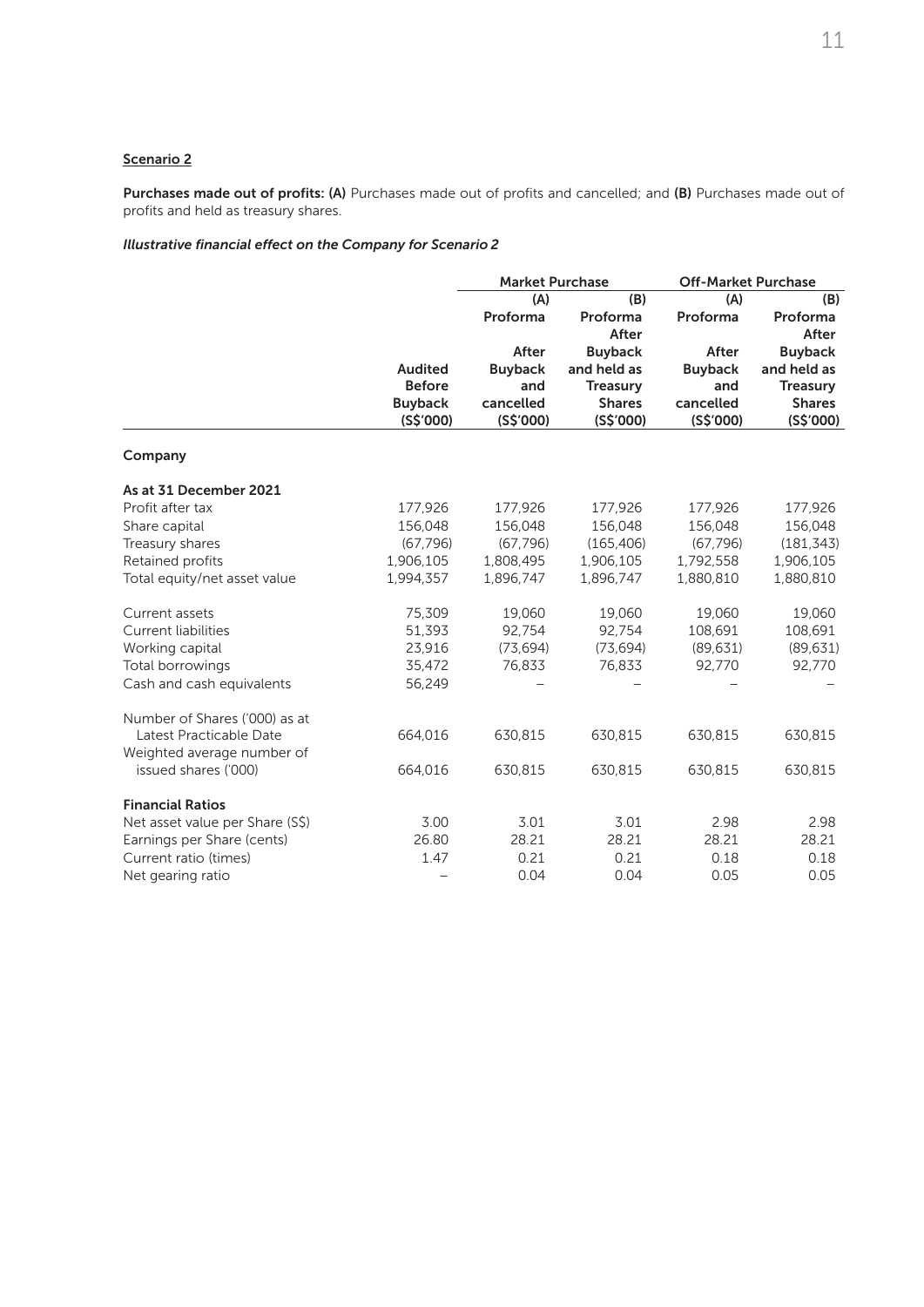# *Illustrative financial effect on the Group for Scenario 2*

|                                         |                | <b>Market Purchase</b> |                 | <b>Off-Market Purchase</b> |                 |
|-----------------------------------------|----------------|------------------------|-----------------|----------------------------|-----------------|
|                                         |                | (A)                    | (B)             | (A)                        | (B)             |
|                                         |                | Proforma               | Proforma        | Proforma                   | Proforma        |
|                                         |                |                        | After           |                            | After           |
|                                         |                | After                  | <b>Buyback</b>  | After                      | <b>Buyback</b>  |
|                                         | <b>Audited</b> | <b>Buyback</b>         | and held as     | <b>Buyback</b>             | and held as     |
|                                         | <b>Before</b>  | and                    | <b>Treasury</b> | and                        | <b>Treasury</b> |
|                                         | <b>Buyback</b> | cancelled              | <b>Shares</b>   | cancelled                  | <b>Shares</b>   |
|                                         | (S\$'000)      | (S\$'000)              | (S\$'000)       | (S\$'000)                  | (S\$'000)       |
| Group                                   |                |                        |                 |                            |                 |
| As at 31 December 2021                  |                |                        |                 |                            |                 |
| Profit after tax and minority interests | 330,512        | 330,512                | 330,512         | 330,512                    | 330,512         |
| Share capital                           | 156,048        | 156,048                | 156,048         | 156,048                    | 156,048         |
| Treasury shares                         | (67, 796)      | (67, 796)              | (165, 406)      | (67, 796)                  | (181, 343)      |
| Retained profits                        | 3,847,421      | 3,749,811              | 3,847,421       | 3,733,874                  | 3,847,421       |
| Other reserves                          | (6, 356)       | (6, 356)               | (6, 356)        | (6, 356)                   | (6, 356)        |
| Total equity/net asset value            | 3,929,317      | 3,831,707              | 3,831,707       | 3,815,770                  | 3,815,770       |
| Current assets                          | 569,968        | 472,358                | 472,358         | 456,421                    | 456,421         |
| <b>Current liabilities</b>              | 889,187        | 889,187                | 889,187         | 889,187                    | 889,187         |
| Working capital                         | (319, 219)     | (416, 829)             | (416, 829)      | (432, 766)                 | (432, 766)      |
| Total borrowings                        | 2,545,759      | 2,545,759              | 2,545,759       | 2,545,759                  | 2,545,759       |
| Cash and cash equivalents               | 123,415        | 25,805                 | 25,805          | 9,868                      | 9,868           |
| Number of Shares ('000) as at           |                |                        |                 |                            |                 |
| Latest Practicable Date                 | 664,016        | 630,815                | 630,815         | 630,815                    | 630,815         |
| Weighted average number of              |                |                        |                 |                            |                 |
| issued shares ('000)                    | 664,016        | 630,815                | 630,815         | 630,815                    | 630,815         |
| <b>Financial Ratios</b>                 |                |                        |                 |                            |                 |
| Net asset value per Share (S\$)         | 5.92           | 6.07                   | 6.07            | 6.05                       | 6.05            |
| Earnings per Share (cents)              | 49.77          | 52.39                  | 52.39           | 52.39                      | 52.39           |
| Current ratio (times)                   | 0.64           | 0.53                   | 0.53            | 0.51                       | 0.51            |
| Net gearing ratio                       | 0.62           | 0.66                   | 0.66            | 0.66                       | 0.66            |

The financial effects set out above are for illustrative purposes only (based on the aforesaid assumptions). In particular, it is important to note that the above analysis is based on historical numbers for FY2021, and is not necessarily representative of future financial performance.

Although the Share Buyback Mandate would authorise the Company to purchase or acquire up to 5% of the issued Shares (excluding treasury shares and subsidiary holdings), the Company may not necessarily purchase or be able to purchase or acquire the entire 5% of the issued Shares (excluding treasury shares and subsidiary holdings). In addition, the Company may cancel all or part of the Shares repurchased or hold all or part of the Shares repurchased in treasury.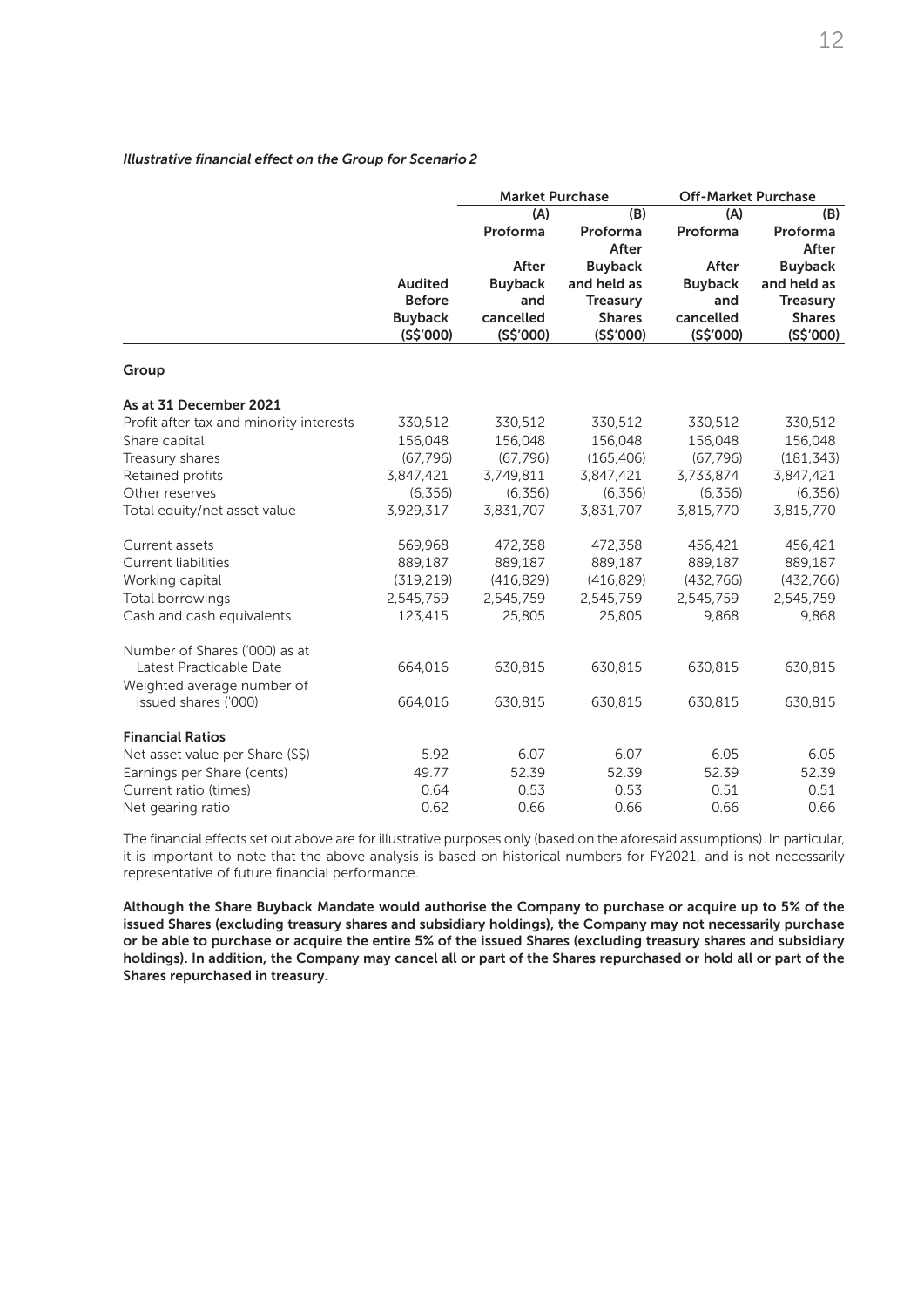#### 3. INTERESTS OF DIRECTORS AND SUBSTANTIAL SHAREHOLDERS

Based on the Register of Directors and the Register of Substantial Shareholders, as at the Latest Practicable Date, the shareholdings of the Directors and Substantial Shareholders in the Company are as follows:

|                                   |               | <b>Direct Interest</b>       | <b>Deemed Interest</b> |                              |  |
|-----------------------------------|---------------|------------------------------|------------------------|------------------------------|--|
|                                   | Number of     | % of total                   | Number of              | % of total                   |  |
|                                   | <b>Shares</b> | issued Shares <sup>(1)</sup> | <b>Shares</b>          | issued Shares <sup>(1)</sup> |  |
| <b>Directors</b>                  |               |                              |                        |                              |  |
| Chua Thian Poh <sup>(2)</sup>     |               |                              | 501,538,750            | 75.53                        |  |
| Nicholas Chua Wee-Chern           | 3,072,000     | 0.46                         |                        |                              |  |
| Ong Chong Hua                     | 1,940,000     | 0.29                         |                        |                              |  |
| Lim Swee Say                      |               |                              |                        |                              |  |
| Ko Kheng Hwa                      |               |                              |                        |                              |  |
| Seow Choke Meng                   |               |                              |                        |                              |  |
| Josephine Choo Poh Hua            |               |                              |                        |                              |  |
| Pauline Goh                       |               |                              |                        |                              |  |
| Bobby Chin Yoke Choong            | 131,000       | 0.02                         |                        |                              |  |
| <b>Substantial Shareholders</b>   |               |                              |                        |                              |  |
| Ho Bee Holdings (Pte) $Ltd^{(3)}$ | 499,558,500   | 75.23                        | 1,414,000              | 0.21                         |  |

Notes:

(1) Based on 664,016,400 issued Shares as at the Latest Practicable Date (this is based on 703,338,000 Shares in issue as at the Latest Practicable Date and disregarding 39,321,600 Shares held in treasury as at the Latest Practicable Date).

Chua Thian Poh has a deemed interest in 499,558,500 Shares held by Ho Bee Holdings (Pte) Ltd, 1,414,000 Shares held by Kingdom Investment Holdings Pte. Ltd., and 566,250 Shares held by his spouse, Mdm Ng Noi Hinoy.

<sup>(3)</sup> Ho Bee Holdings (Pte) Ltd has a deemed interest in the 1,414,000 Shares held by Kingdom Investment Holdings Pte. Ltd.

#### 4. DIRECTORS' RECOMMENDATION

Proposed renewal of Share Buyback Mandate. The Directors are of the opinion that the proposed renewal of the Share Buyback Mandate is in the best interests of the Company. Accordingly, the Directors recommend that Shareholders vote in favour of Resolution 10, being the ordinary resolution relating to the proposed renewal of the Share Buyback Mandate to be proposed at the 2022 AGM.

#### 5. INSPECTION OF DOCUMENTS

The following documents are available for inspection at the registered office of the Company at 9 North Buona Vista Drive #11-01 The Metropolis Tower 1 Singapore 138588 during normal business hours from the date of this letter up to the date of the 2022 AGM:

- (a) the Letter to Shareholders dated 1 April 2021;
- (b) the Annual Report of the Company for the financial year ended 31 December 2021; and
- (c) the Constitution of the Company.

The Letter to Shareholders dated 25 March 2022 and the Annual Report of the Company for FY2021 may also be accessed at the URLs http://hobee.com/investor-relations/agm-addendum/ and http://hobee.com/investor-relations/ annual-reports/ respectively.